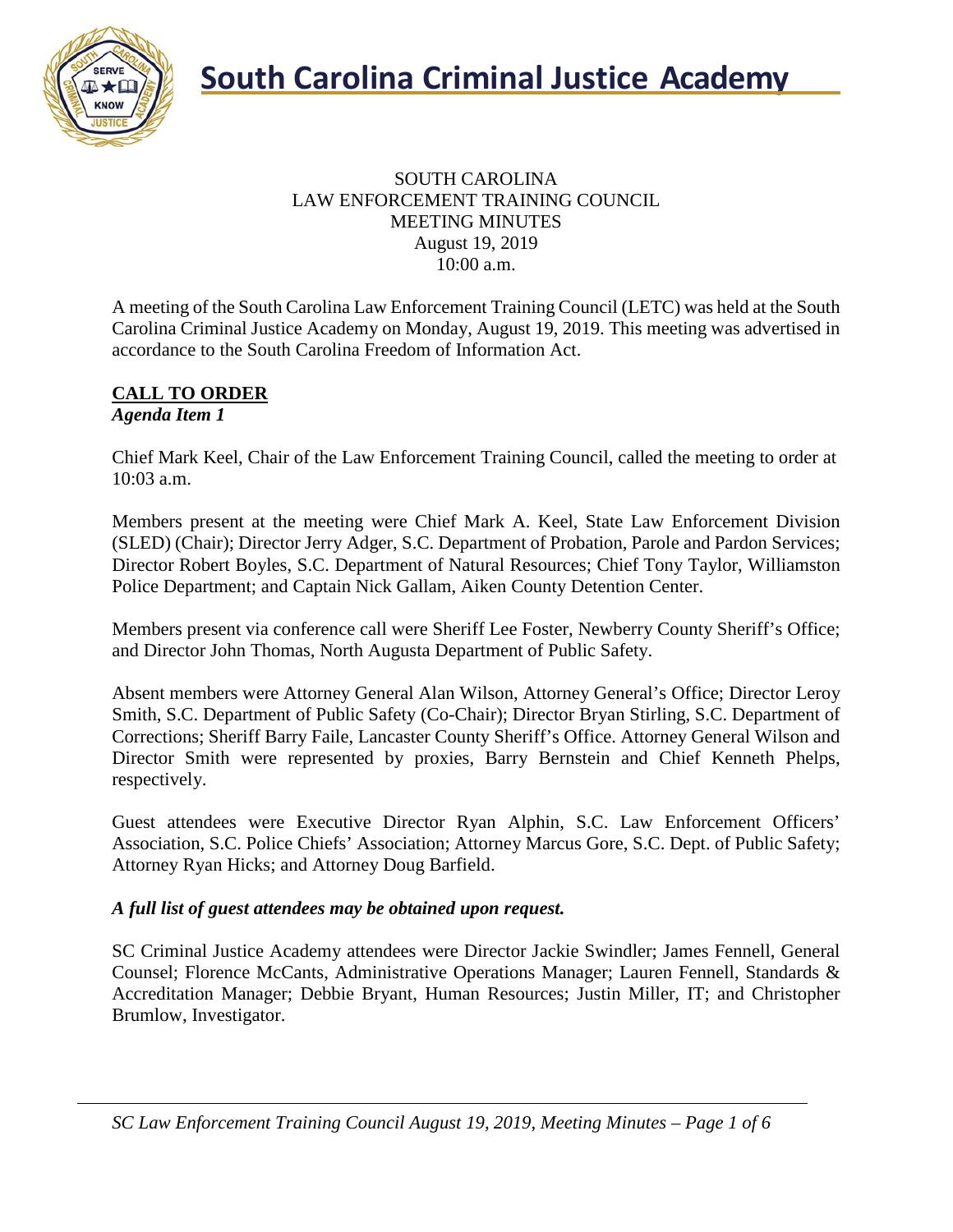

## **APPROVAL OF AGENDA**

*Agenda Item 2*

Upon a motion made by Director Boyles and seconded by Director Adger, Council voted unanimously to adopt the agenda as presented.

## **APPROVAL FOR MEETING MINUTES**

*Agenda Item 3*

1. A motion to approve the minutes of the July 24, 2019, meeting was made by Director Boyles and seconded by Director Adger. Council voted unanimously to accept the meeting minutes as recorded.

## **General Counsel – Certification Issues** *Agenda Item 4*

## 2**. Misconduct Cases**

#### **Monica Cockfield:** *2019-CJA-07-04 (City of Columbia Police Department)*

**Summary:** Columbia Police Department alleged that Ms. Cockfield "willfully made false, misleading, incomplete, deceitful, or incorrect statements to a law enforcement officer, a law enforcement agency, or a representative of the agency, except when required by department policy or by the laws of South Carolina." Hearing Officer recommended a finding pf misconduct and her certification be denied either permanently, or a specific period of time, or some other sanction the LETC deems appropriate.

Director Adger made a motion to accept the recommendation of the Hearing Officer. Captain Gallam seconded the motion. Council voted unanimously to adopt the Hearing Officer's recommendation to permanently deny Ms. Cockfield's law enforcement certification.

## **Joseph Ragsdale:** *2019-CJA-01-01 (SC Department of Public Safety)*

**Summary:** The Department of Public Safety alleged that Mr. Ragsdale willfully made false, misleading, incomplete, deceitful, or incorrect statement to a law enforcement officer, a law enforcement agency, or a representative of a law enforcement agency, except as required by department policy or by the laws of South Carolina. The Hearing Officer recommended a finding of misconduct and Mr. Kimbrough's certification be either permanently denied, or a specific period of time, or some other sanction the LETC deems appropriate.

Mr. Ragsdale was present to answer any questions that Council may have for him in regards to his case.

*SC Law Enforcement Training Council August 19, 2019, Meeting Minutes – Page 2 of 6*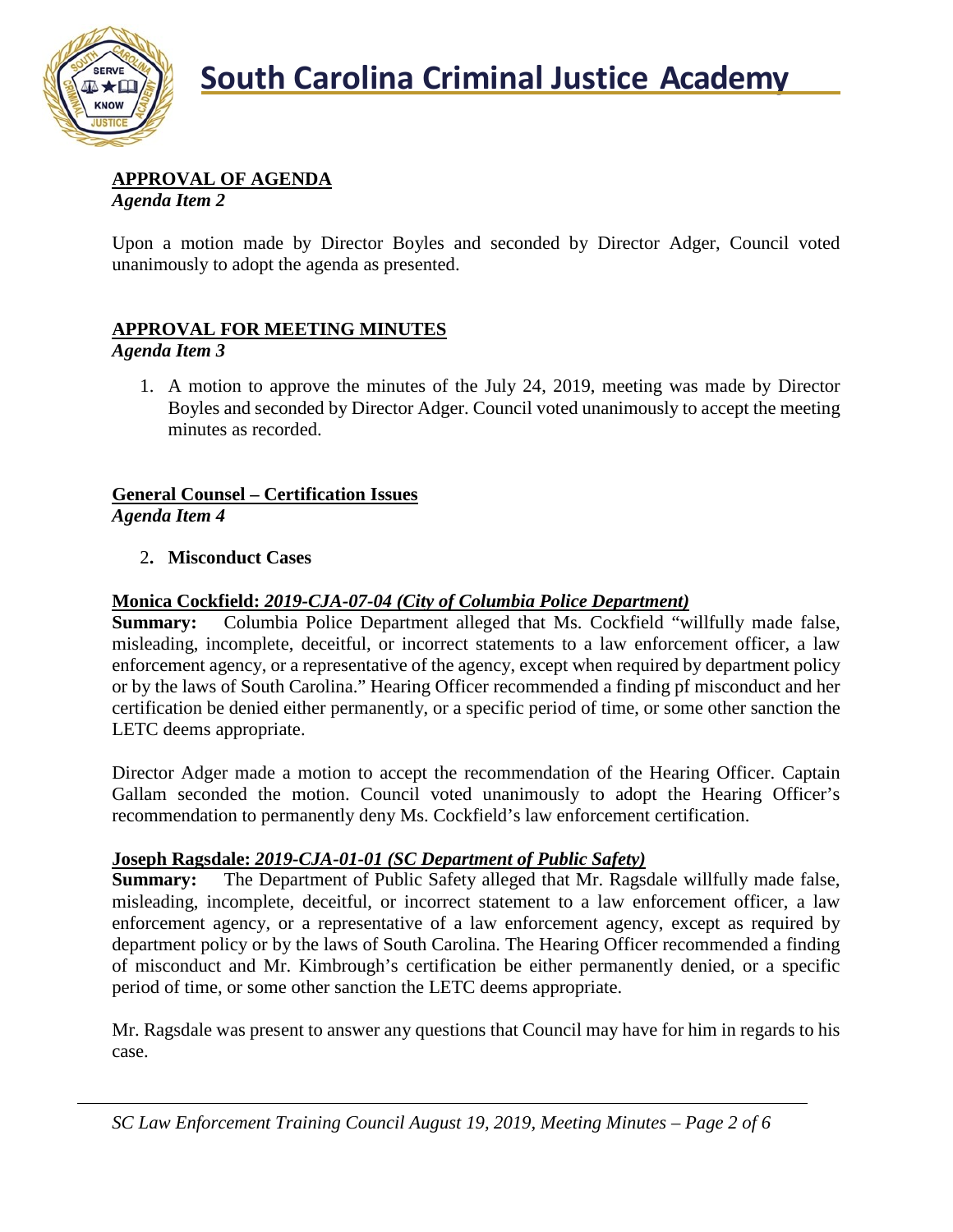

# **South Carolina Criminal Justice Academy**<br>KNOW

Attorney Ryan Hicks was in attendance to represent Mr. Ragsdale and requested that Council seek a less severe action than permanently denying Mr. Ragsdale's law enforcement certification.

Additionally, Attorney Marcus Gore was in attendance to represent the S.C. Department of Public Safety.

Director Adger made a motion to accept the Hearing Officer's recommendation. Captain Gallam seconded the motion.

Prior to the voting process, Council allowed Mr. Ragsdale to give his account of the details of the incident that led to his misconduct case. Council also heard additional information from Mr. Hicks and Mr. Gore.

After hearing additional information from Mr. Ragsdale, Mr. Hicks and Mr. Gore, Council voted unanimously to adopt the recommendation of the Hearing Officer to permanently deny Mr. Ragsdale's law enforcement certification.

#### **Marquis Kimbrough:** *2017-CJA-12-06 (Lancaster County Sheriff's Office)*

**Summary:** The Lancaster County Sheriff's Office alleged that Mr. Kimbrough was dishonest/untruthful with respect to his employer. The Hearing Officer recommended a finding of misconduct and Mr. Kimbrough's certification be either permanently denied, or a specific period of time, or some other sanction the LETC deems appropriate.

Attorney Ryan Hicks was in attendance to represent Mr. Kimbrough. Mr. Hicks requested that Council reject the Hearing Officer's recommendation to permanently deny Mr. Kimbrough's law enforcement certification.

Attorney Doug Barfield was in attendance to represent Lancaster County Sheriff's Office. Mr. Barfield gave additional information to Council in regards to the incident that led to the allegations of misconduct against Mr. Kimbrough and asked that Council accept the Hearing Officer's recommendation to permanently deny Mr. Kimbrough's law enforcement certification.

Prior to the voting process, Council had questions for Mr. Hicks and Mr. Barfield to gain clarity of some of the information that had previously been provided.

Sheriff Foster made a motion to accept the Hearing Officer's recommendation. Director Adger seconded the motion. Council voted unanimously to adopt the Hearing Officer's recommendation to permanently deny Mr. Kimbrough's law enforcement certification.

#### **Julian Bridges:** *2018-CJA-12-11 (SC Department of Public Safety)*

**Summary:** The Department of Public Safety alleged that Mr. Bridges willfully made false, misleading, incomplete, deceitful, or incorrect statement to a law enforcement officer, a law

*SC Law Enforcement Training Council August 19, 2019, Meeting Minutes – Page 3 of 6*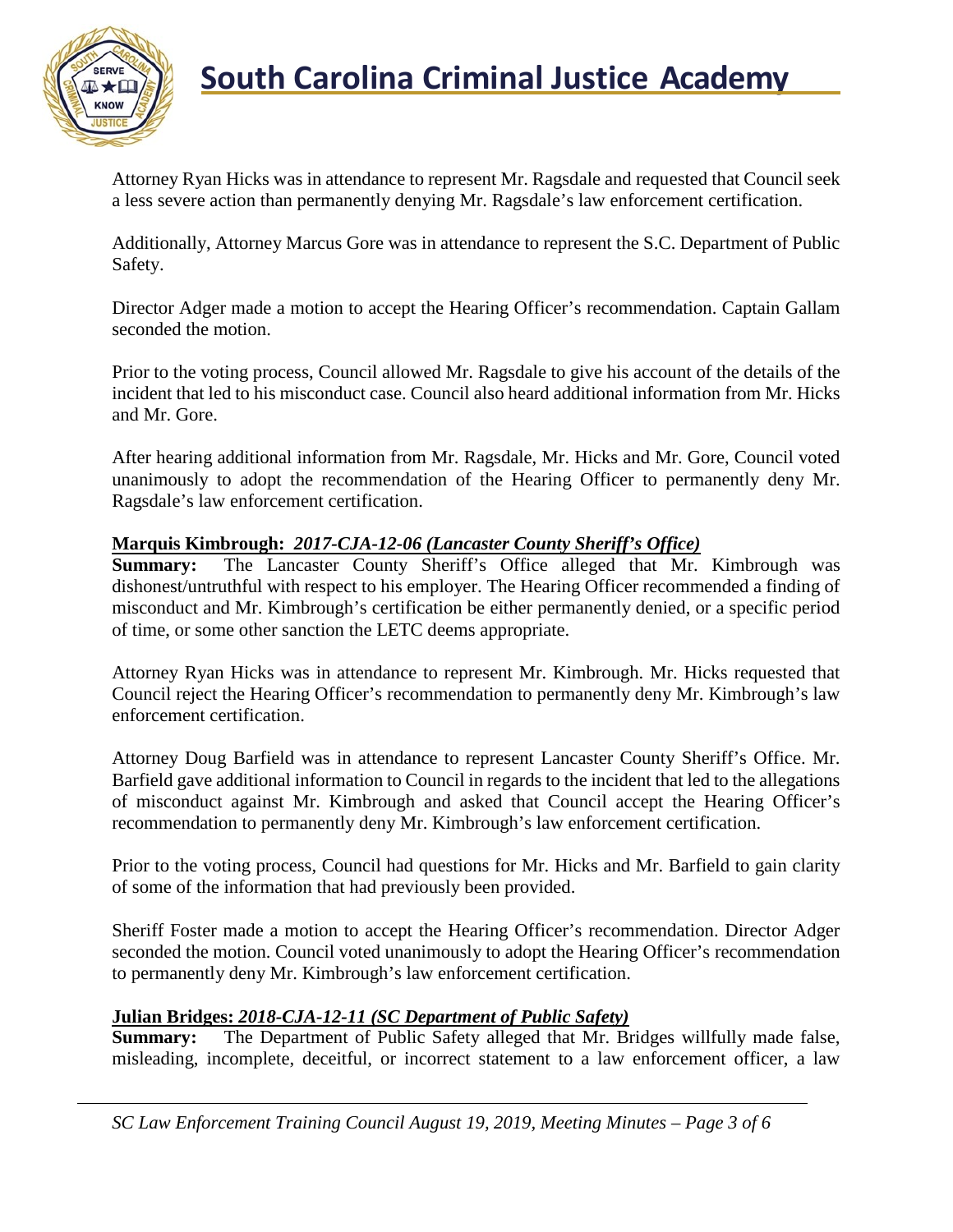

# **South Carolina Criminal Justice Academy**<br>KNOW

enforcement agency, or a representative of a law enforcement agency, except as required by department policy or by the laws of South Carolina. The Hearing Officer recommended a finding of misconduct and Mr. Kimbrough's certification be either permanently denied, or a specific period of time, or some other sanction the LETC deems appropriate.

Mr. Bridges was in attendance to answer any questions Council may have in regards to the details of the allegations against him.

Mr. Hicks was in attendance to represent Mr. Bridges.

Mr. Gore was in attendance to represent the S.C. Department of Public Safety and asked that Council adopt the recommendation of the Hearing Officer.

Director Adger made a motion to accept the Hearing Officer's recommendation. Sheriff Foster seconded the motion.

Prior to the voting process, Council allowed Mr. Bridges to give his account of the details of the incident that led to his misconduct case. Mr. Gore also addressed Council and asked that Council not consider Mr. Bridges account of the details of the incident because he gave testimony to Council that he did not give at his hearing under oath.

Upon completion of statements made by Mr. Bridges and Mr. Gore, Director Adger made a new motion to place Mr. Bridges on probation for a year. Captain Gallam seconded the motion. The motion failed to pass with a vote of five  $(5)$  "No" votes – two  $(2)$  "Yes" votes.

Director Boyles made a new motion to suspend Mr. Bridges law enforcement certification for two (2) years and once reinstated, Mr. Bridges will attend an 8-hour ethics training prior to being an active officer with an agency. Captain Gallam seconded the motion. With the exception of two (2) "No" votes, Council voted to suspend Mr. Bridges' law enforcement certification for two (2) years and require 8 hours of ethics training before becoming active with a law enforcement agency as an officer.

## **Matthew Graham:** *2018-CJA-10-06 (Myrtle Beach Police Department)*

**Summary:** The Myrtle Beach Police Department alleged that Mr. Graham willfully made false, misleading, incomplete, deceitful, or incorrect statement to a law enforcement officer, a law enforcement agency, or a representative of a law enforcement agency, except as required by department policy or by the laws of South Carolina. The Hearing Officer recommended a finding of misconduct and Mr. Kimbrough's certification be either permanently denied, or a specific period of time, or some other sanction the LETC deems appropriate.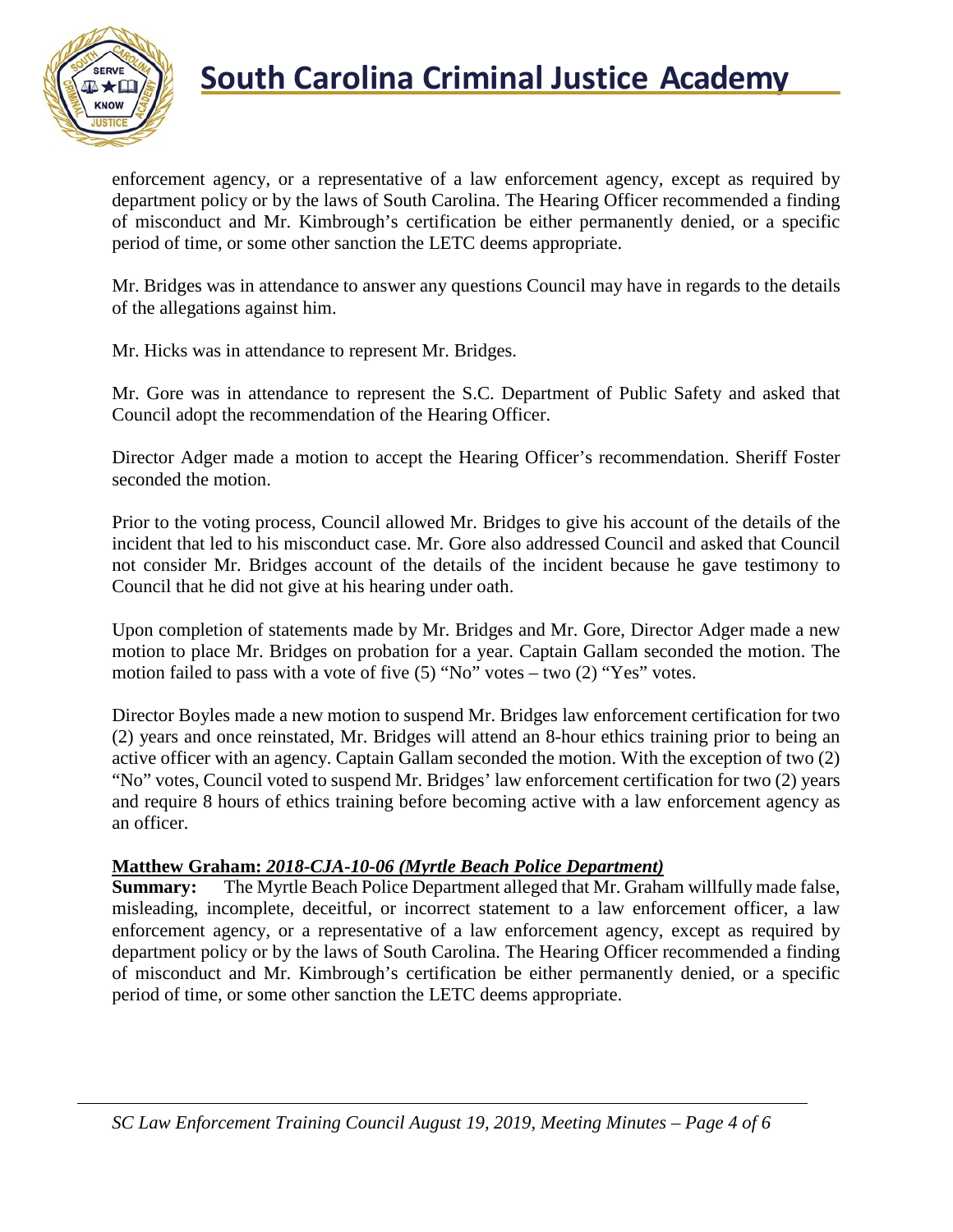

Captain Gallam made a motion to accept the Hearing Officer's recommendation. Director Boyles seconded the motion. Council voted unanimously to adopt the Hearing Officer's recommendation to permanently deny Mr. Graham's law enforcement certification.

## **Cody Carroll:** *2019-CJA-08-06*

**Summary:** The South Carolina Criminal Justice Academy was notified that Cody Carroll of the Fairfax Police Department was arrested by the South Carolina Law Enforcement Division and charged with Assault and Battery,  $3<sup>rd</sup>$  Degree. No further details regarding the facts and circumstances surrounding his arrest are available at this time. Request for Suspension of Law Enforcement Certification.

Director Boyles made a motion to accept the request to temporarily suspend Mr. Carroll's certification. Director Adger seconded the motion. Council voted unanimously to approve the temporary suspension of Mr. Carroll's law enforcement certification pending the outcome of the criminal charges. *Please note that Chief Keel abstained from the voting process in this case.*

## **Derek Vandenham:** *2019-CJA-08-07)*

**Summary:** The South Carolina Criminal Justice Academy was notified that the Richland County Sheriff's Office arrested Derek Vandenham of the Richland County Sheriff's Office and charged him with one (1) count of Attempted Criminal Sexual Conduct with a Minor,  $2<sup>nd</sup>$  Degree and one (1) count of Solicitation of a Minor. No further details regarding the facts and circumstances of this arrest are available at this time. Request for Suspension.

Chief Taylor made a motion to temporarily suspend Mr. Vandenham's certification. Captain Gallam seconded the motion. Council voted unanimously to approve the temporary suspension of Mr. Vandenham's law enforcement certification pending the outcome of the criminal charges.

## **Cully Delacruz:** *No assigned case number (Richland County Sheriff's Office)*

**Summary:** The Richland County Sheriff's Office has petitioned the South Carolina Law Enforcement Training Council for a determination of Mr. Delacruz's eligibility to attend training to become certified as a law enforcement officer in South Carolina.

Mr. Delacruz was arrested in 1998 by police in Statesboro, Georgia and charged with Theft by Shoplifting. Mr. Delacruz has no other NCIC involvements.

Mr. Delacruz has recently applied for an expungement through the State of Georgia.

Captain Gallam made a motion to allow Mr. Delacruz to obtain law enforcement certification. Director Adger seconded the motion.

Prior to the voting process there was a brief discussion amongst Council in regards to the possibility of Mr. Delacruz getting the criminal charge expunged from his criminal history.